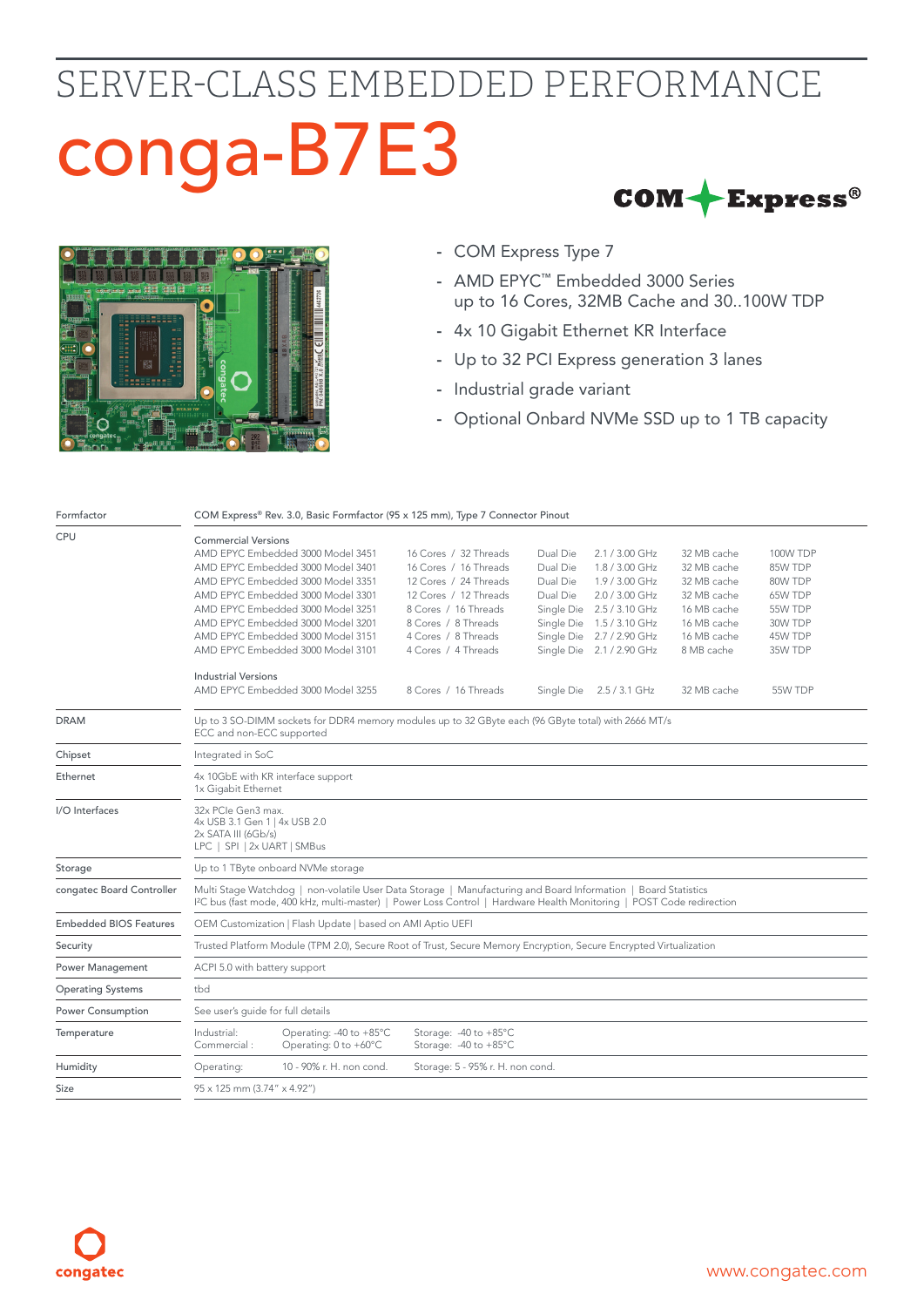## **conga-B7E3** | Block diagram